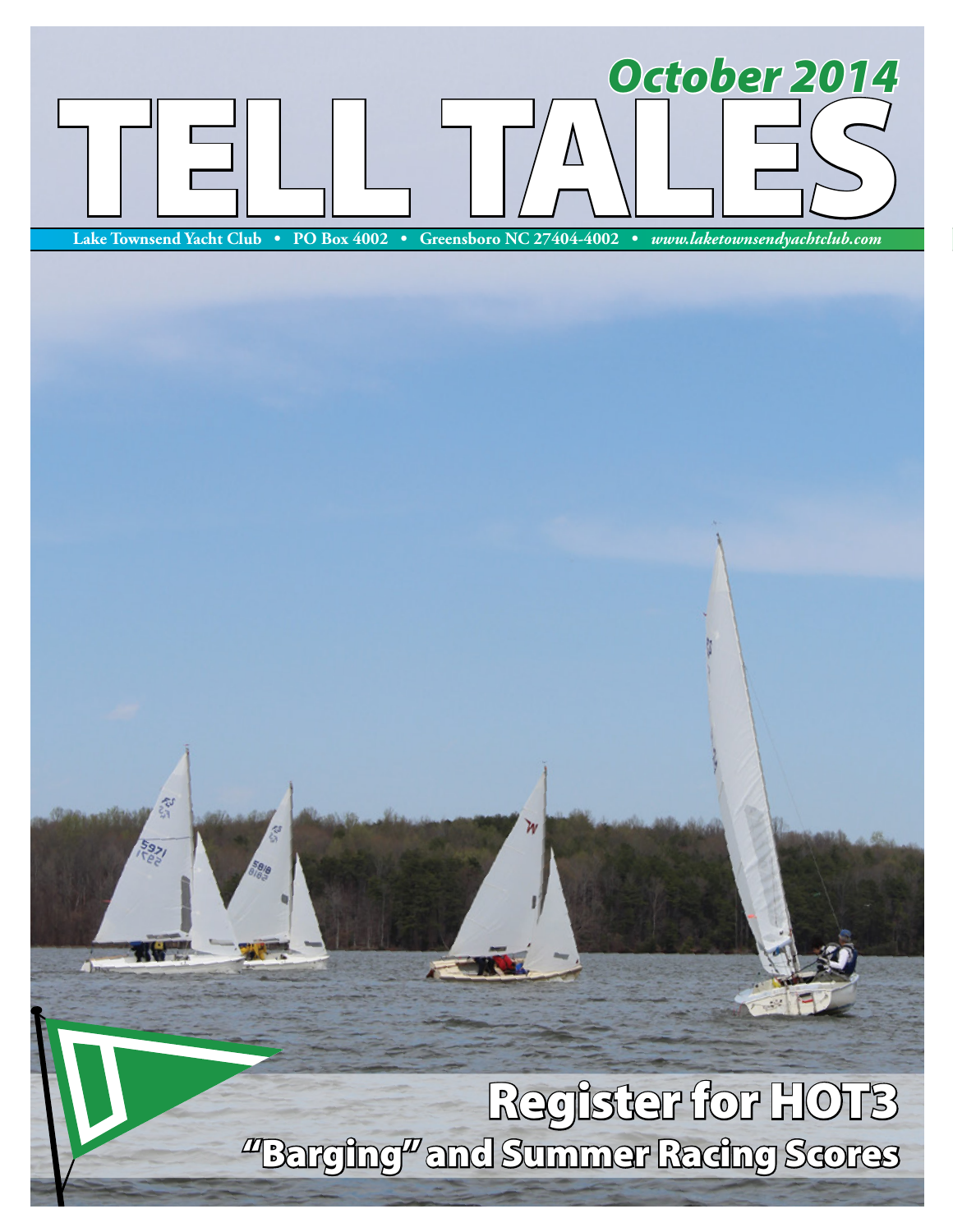M Tu W Th F Sa Su M Tu W Th F Sa Su M Tu W Th F Sa Su erspo.redcross.org/get-trained/schedule **The Coupdate their CPR and<br>
First Aid training. the American Red Cross:** Yellow=Holiday; Gray=Meeting; Blue=Racing; **Local courses are available from** All members are encouraged First Aid training.

**Thanks to Jim Schwartz, CFI, and Eric & Joleen** 16 17 18 19 20 21 22 20 21 22 23 24 25 26 17 18 19 20 21 22 23 **Rasmussen for contributions to this month's news.**  $S$ end them to *newsletter@laketownsendyachtclub.com.* **Have ideas, articles, photos or contributions for the newsletter?** 

2345678 6 7 8 9 10 11 12 3456789

24-26 SAYRA

 $\mathcal{L}$  and  $\mathcal{L}$  satisfies the same state  $\mathcal{L}$  *Photo by Michael Crouch* ON THE COVER: A look back at April's race.

## Lake Townsend's Schedule\*

November to February: 8 am to 5 pm (closed Thursdays)

March and October: 7 am to 7 pm

April and August: 7 am to 8 pm

May to July: 7 am to 8:30 pm

September: 7 am to 7:30 pm

\*Lake Townsend is always closed on Wednesdays and is open at 8 am on Sundays year round.

All city lakes will maintain normal operating hours during all holidays with the exception of Thanksgiving Day, Christmas Eve, Christmas Day and New Year's Day; the lakes will be closed on those days.

*http://www.greensboro-nc.gov/index.aspx?page=1319*

| October 11-12 | 11 $a.m.$          | <b>Lake Townsend</b>                                                                                                                                                                                                                                                             |
|---------------|--------------------|----------------------------------------------------------------------------------------------------------------------------------------------------------------------------------------------------------------------------------------------------------------------------------|
| October 24-26 | <b>All Weekend</b> | <b>Lake Townsend</b>                                                                                                                                                                                                                                                             |
| November 8    | 11 $a.m.$          | <b>Oak Hollow</b>                                                                                                                                                                                                                                                                |
| November 13   | TBA                | TBA                                                                                                                                                                                                                                                                              |
| December 6    | 11 $a.m.$          | <b>Lake Townsend</b>                                                                                                                                                                                                                                                             |
|               |                    | <b>UPCOMING EVENTS</b><br>$\cdot$ Sign up at the scratch sheet online $\cdot$<br>$\cdot$ Sign up at earlier.org $\cdot$<br>$\cdot$ Sign up at the scratch sheet online $\cdot$<br>• Sign up at the scratch sheet online •<br>$\cdot$ Sign up at the scratch sheet online $\cdot$ |

**2014 Calendar and participation scratch sheets are posted on the website.** 16 17 18 19 20 21 22 21 22 23 24 25 26 27 18 19 20 21 22 23 24

All members welcome at board meetings: first Thursday each month, 5:45pm, at Greensboro Christian Church, 3232 Yanceyville St., 27405

# **LTYC 2014**

26 Sailibration Yellow=Holiday; Gray=Meeting; Blue=Racing;

|                   |    |    |                | October '14 |         |       |  |    |                  |    | November '14       |    |    |       |
|-------------------|----|----|----------------|-------------|---------|-------|--|----|------------------|----|--------------------|----|----|-------|
| м                 | Tu | W  | Th             | F           |         | Sa Su |  | M  | Tu               | W  | Th                 | F. |    | Sa Su |
|                   |    |    | $\overline{2}$ | 3           | 4       | 5     |  |    |                  |    |                    |    |    |       |
| 6                 |    | 8  | 9              | 10          |         | 12    |  | 3  | 4                | 5  | 6                  |    | 8  | 9     |
| 13                | 14 | 15 | 16             | 17          | 18      | 19    |  | 10 | 11               | 12 | 13                 | 14 | 15 | 16    |
| 20                | 21 | 22 | 23             |             | $24$ 25 | 26    |  | 17 | 18               | 19 | 20                 | 21 | 22 | 23    |
| 27                | 28 | 29 | 30             | 31          |         |       |  | 24 | 25               | 26 | 27                 | 28 | 29 | 30    |
|                   |    |    |                |             |         |       |  |    |                  |    |                    |    |    |       |
| 4-5 VISA (FS)     |    |    |                |             |         |       |  |    | 1-2 Fall 48 (FS) |    |                    |    |    |       |
| 25-26 HOT Regatta |    |    |                |             |         |       |  |    |                  |    | 8 Interclub (OHYC) |    |    |       |

# 1-2 Fall 48 (FS) 1 12345 1 2 22 Rules\Workday

8 Interclub (OHYC) 13 Annual Meeting 25 Race Management

# HOT HELP

**HOT III** is looking for volunteers to set-up Friday (24th) nite volunteers for registration sat am (early!) volunteers for race committee (pick a day) if you haven't volunteered..that means you're racing in HOT3 ! *go to ltyc web site to sign up for one or all....* PS: customers wanted for shore passes (food/drinks)

and long sleeve pink t-shirt buyers....

**Mat's a Scratch Sheet?** What's a Scratch Sheet? 1 2 123456 1234

Scratch Sheets give a good indication of who is thinking about going to an event. It helps the organizers plan and prepare for the event. LTYC has set up a Scratch Sheet in Google documents for its events. If you expect to be at some of our  $\frac{1}{2}$  18  $\frac{1}{2}$  21  $\frac{1}{2}$  21  $\frac{1}{2}$  21  $\frac{1}{2}$  21  $\frac{1}{2}$  21  $\frac{1}{2}$  21  $\frac{1}{2}$ upcoming events, take a few moments to step through the different Scratch Sheets and let us know to expect you. Don' worry  $\frac{1}{\sqrt{2}}$ ne social, or nave s  $11111$  Clairborne Young  $1111$ wot  $\frac{3}{4}$  dramatic  $\frac{3}{4}$ would like to help with the social, or have some other creative idea, just list it in the Scratch Sheet, available from the home page or the LTYC Website. **Posting regrets is encouraged as it helps in planning, especially for the larger events.** about last minute change of plans, Scratch Sheets are only an indication of your intentions. If you need crew, want to crew,

 $\frac{1}{\sqrt{2}}$  $\frac{0}{2}$   $\frac{0}{2}$   $\frac{0}{2}$   $\frac{1}{2}$   $\frac{1}{2}$ 

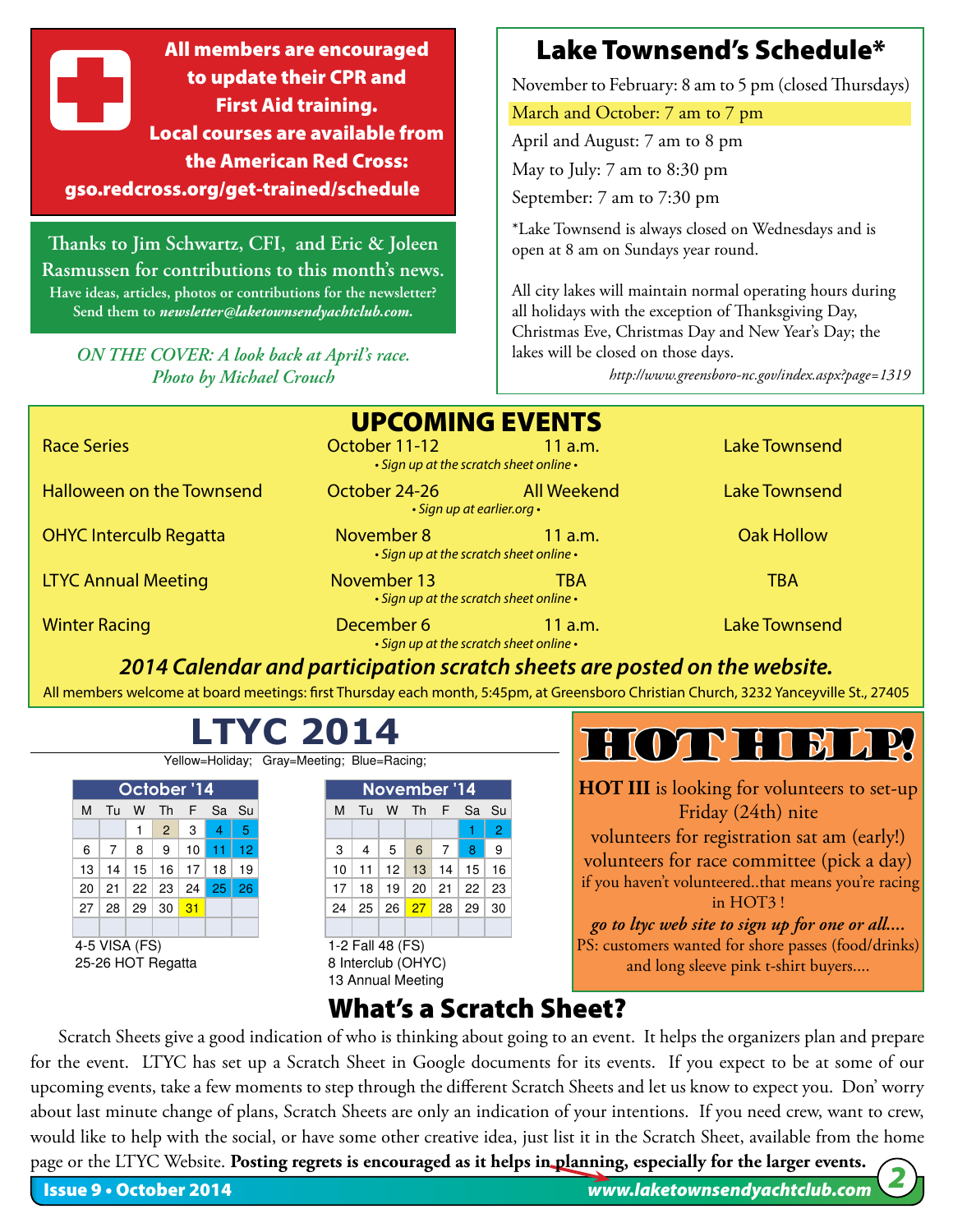## The Feather

I'm starting to see some leaves starting to turn. October at Lake Townsend is one of my favorite times of year. The trees bring their color, the air temperature is down from the summer swelter, the water is still warm, and usually there is wind. Upcoming events are the normal 2nd weekend racing, this being the last of the Summer Series, and HOT-3. Race Committee and Shore Support are needed for both weekends. Please sign-up on the scratch sheet.

September's racing was well attended and we had good breeze. The weather man was wrong. Even though both days started out with a drizzle, the weather cleared by the time we got to the starting line, and we had good, rain free racing.

The past few months we've been holding a 'Social Sail' day on the 4th Saturday of each month. This has been an opportunity for folks to come out and sail in an informal manner while other LTYC members are also at the lake. Many guests and past students of our Summer Sailing Classes have been attending, crewing for various club members. Some people have been swapping crews or swapping boats. All good ways to expand your sailing experience and have fun. And after sailing we've been going up to the shelter for socializing and swapping stories about the day's sail. Good Stuff!

In November we traditionally forgo our regularly scheduled racing and rather join Oak Hollow Sailing Club in an Inter-Club Challenge. This year it is OHSC's turn to host. Mark your calendars for Saturday, Nov 8. Weather permitting, Saturday November 22 is a perfect time for a post-turkey social sail. Bring your Thanksgiving leftovers!

HOT-3 will be here soon! The fun starts Friday Oct 24 with racing on Oct 25-26. Now is the time to register at the Earlier.Org website. There are great prizes for the raffle, lots of cool stuff for the silent auction, and of course, lots of yummy food. If you aren't sailing, there's need for help on RC, SCAT Boats, and Shore/Social support. Or just come out to join the fun at the social. Start gathering sponsors for your boat and for the event. Our goal is to raise \$10,000 for Earlier.Org!

As we approach the end of 2014 it's time to start thinking about next year's club officers and board members. If you are interested in being a part of the club board, or have someone in mind to nominate, please talk to one of the existing board members.

See y'all On The Townsend, Alan Taylor LTYC Commodore

# **MEMBERSHIP MATTERS**

I invite you to review the 2013 US Sailing Annual Report - e-book edition. This format represents our commitment to environmental stewardship and the responsible use of resources. Further, it allows us to present our programs and services more dynamically than a traditionally printed report.

Please view the US Sailing Annual Report at: annualreport.ussailing.org

We thank you for all that we accomplished together in 2013. Your contributions are directly responsible for every program, service and event that you will learn about in our 2013 Annual Report - e-book edition

Many thanks, Jack Gierhart Executive Director of US Sailing

## CHAMPION STATUS

Eric Rasmussen won the 2014 Isotope National Championship. That makes his eighth time (and five victories in a row). Eric has now won the Isotope National Championship more times than any other skipper.

Curious about Isotopes? Check out the CFI web link for a video of Isotope racing on Lake Kerr, NC: http://www.intl-fiberglass.com/

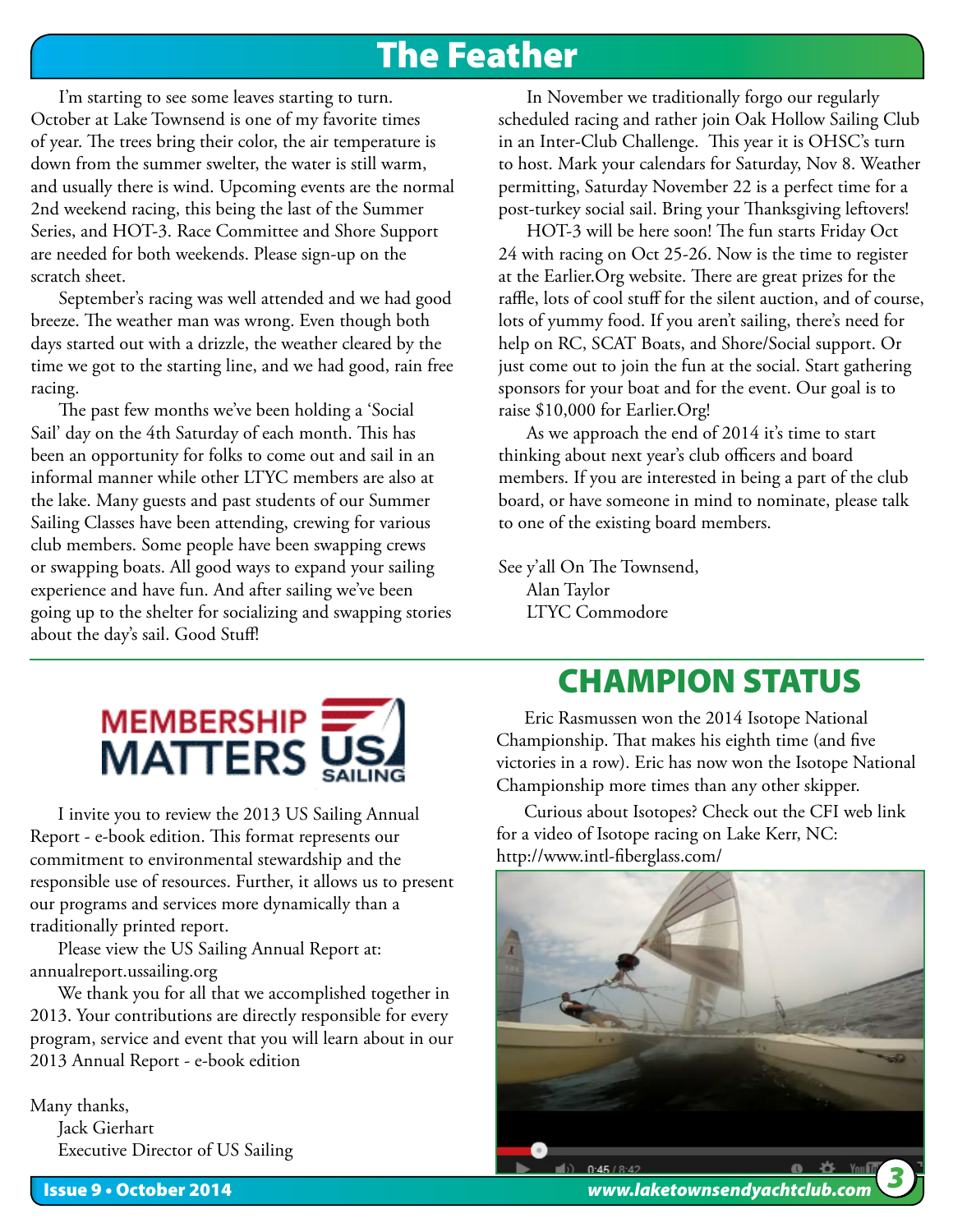# Racing Rules: "Barging"

The term "barging" isn't in the racing rules at all. Nevertheless, the hail "you're barging" is often heard at the starting line, and commonly used in later discussions.

So, what exactly is "barging"? A boat "barges" when she tries to claim room to which she is not entitled at a starting mark. The origin of the term refers to a boat trying to force her way in at the "signal barge".

The rules surrounding barging may seem complicated at first, but they're really quite simple. This is one of the instances where RRS 18 "Mark-Room" does not apply. Take a look at the preamble to Part 2, Section C "At marks and obstructions". It says *"Section C rules do not apply at a starting mark surrounded by navigable water or at its anchor line from the time boats are approaching them to start until they have passed them."*

Provided that:

1. the mark is surrounded by navigable water (which is almost always the case), and

2. boats are approaching the line to start, then rule 18 (and 19 and 20) does not apply.

Therefore, an outside boat is not obligated to give an inside boat mark-room at the start. When boats overlapped on the same tack approach a signal boat to start, they are governed by RRS 11 "On the same tack, overlapped," not rule 18. As long as a leeward boat complies with her other obligations under the rules, she may pinch a windward boat off at the mark, forcing that boat to drop behind or peel away.



Figure 1 – Classic barging. Blue is not changing course in this diagram, so rule 16.1 does not apply to her. There's no room for Yellow between Blue and the mark, so she has to turn away.

koomt

There are a couple of caveats. First, the leeward boat (L) has to "close the door" on the windward boat (W) in time. If she leaves a gap open, the other boat may take advantage of it. If L changes course to shut W out, then (in accordance with RRS 16.1) she must give W room to keep clear. L cannot force W into the mark. L must head up early enough that W can turn away and avoid the mark in a seamanlike way. If L waits until W's bow is under the mark (or so close that she can't tack), then L may not luff up.

Figure 2 – Leaving the door open. In this scenario, Blue does not act to "close the door" on Yellow. She holds her course and Yellow takes advantage of the room given. Neither boat breaks a rule. Blue should lose this protest.



Signal Boat surrounded by navigable water

At positions 2 and 3, Blue changes course and is obligated by RRS 16.1 to give Yellow room to keep clear. Yellow responds promptly, meeting her obligation to keep clear of Blue, but has

Signal Boat surrounded by navigable water



Figure 4 – Closing the door too late. When Blue changes course, she does not give Yellow room to keep clear. Blue breaks RRS 16.1. Yellow breaks RRS 31 (Touching a Mark) but is exonerated under RRS 64.1(a). Yellow should win this protest.

Secondly, if L has closed the door in time and W "barges in" anyway, L must attempt to avoid contact per RRS 14. L must bear away and let W in. Her only recourse is to protest.

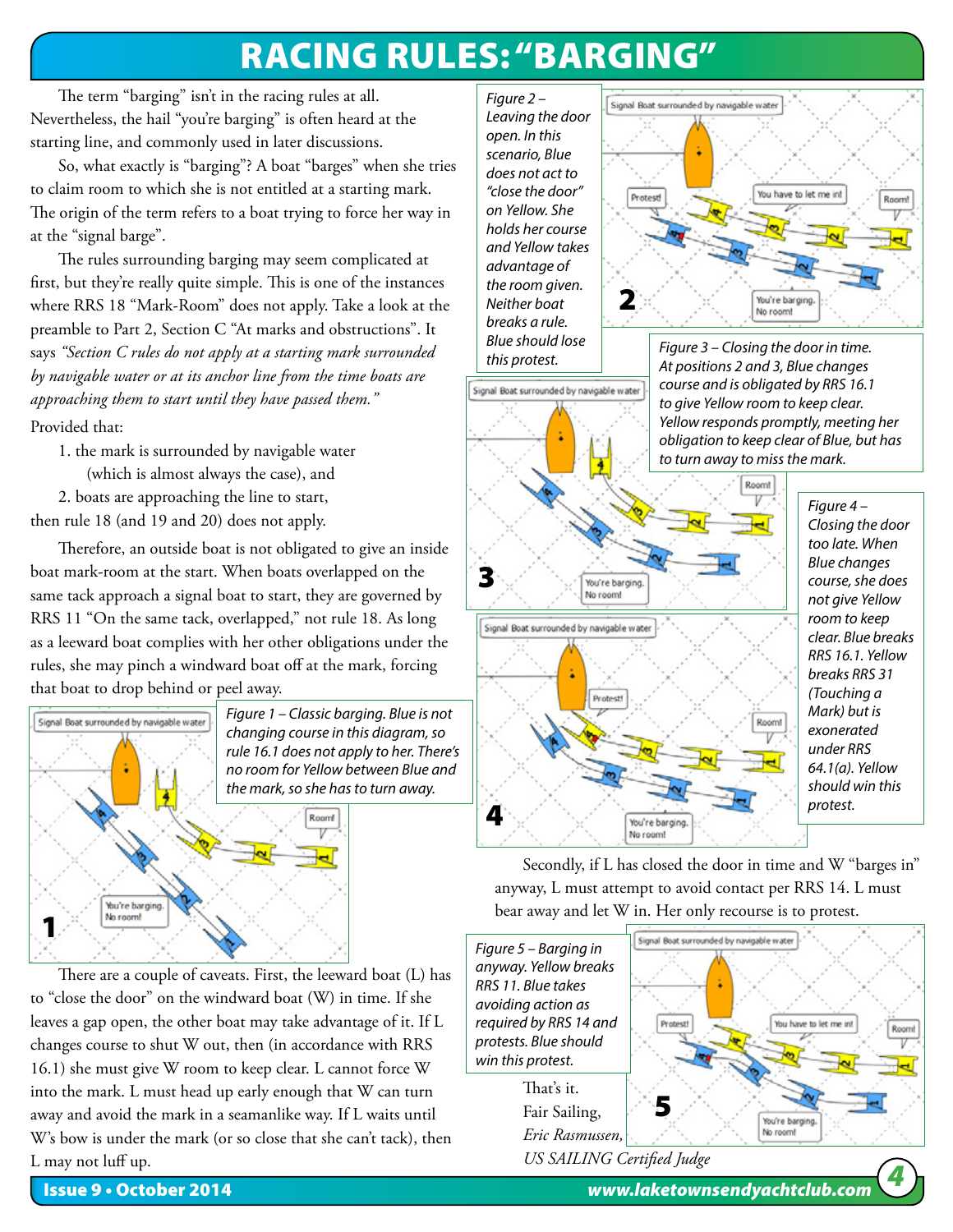### September Saturday Racing

Today once again proved the adage "Always Show Up!" Yes, the sailors arrived and hung about for a while chatting and talking about the options for the day.

Registration was set up shortly before 10 under the breezeway and plans made to have the competitors meeting in the shelter as we had so many sailors, we wouldn't fit in the classroom. Sailors started rigging/launching boats in soft wet drizzle and very little wind. As far as the rain was concerned - radar was promising – showing the rains passing through by about 11 and the hourly showed "no more rain" until a thunderstorm at 4. As RC was still coming together, several members chipped in to get the RC equipment to the boats and the 2nd Scat launched. 5 new sailors/club members were lined up with experienced skippers and the rigging\socializing continued. The rain had stopped by the Competitors' meeting; but still no wind.

Hudson served his first PRO during the summer series and members showed up to provide RC support in response to the Thursday email request to provide RC support.

Nicolas Huffeldt was welcomed back from his summer work in Greenland and Mark/Lucas Hayes back for their summer sailing the Chesapeake. As we had so many new sailors, we reviewed the starting sequence and sailing the course after the participants meeting. At which point the sailors moseyed on down the hill towards the dock to continue the launching process. (for those who wondered after Hudson suggested we all "mosey" on down - origin of the word "mosey" is unknown)

The was a bit of excitement when one of the RC members hopped into the Scat boat to get ready to start the engine an launch. The then unattended jeep attached to the trailer started to roll backwards and in spite of several hails of "hold on" as the driver/owner ran towards the jeep, kept going. Phil hopped into the driver's seat quick enough to reset the break, and the jeep didn't even get wet.

Otherwise it was fairly slow rigging process as it was very noticeable to all that there was no need to hurry. Hudson announced that signal was not yet leaving the dock. A few sailors paddled away for the dock, and a few others took the slow/almost no wind approach through the opening in the jetties. One of the mark boats heading on out to be on the water with those sailors that had headed out and watch for wind.

The first boats had not yet made it out past the golf course when a wind line was spotted coming from the north, the other side of the lake. The signal boat launched and met the wind line at the golf course. The winds

continued to come in. 13 boats, 40 plus sailors had 3 short races in just under two hours. The wind readings during those 2 hours varied from 3.5 to 13.2 knots with averages logged as 7.1 for race 1, 5.5 race 2, and 4.6 race 3.

RC ran MWL courses, everyone in one start, with the 2nd race being 2 laps. New member Kevin Perks sailed his first race at the helm of a CL16 (http://vaxxine.com/clsailboats/cl16.htm).

Ken Warren with Scott Bogue and new member John Carr checked out the "Club" Lightning, as Ken didn't want to get his own sails wet – he has no place to dry them. The Lightning is probably the most complicated boat in our sailing fleet from a rigging perspective. It took Ken just a bit of time to figure out the boat, but after that - it was racing to win for that crew. Ken wrapped up his day giving Scott a "To-Dos" list for the boat. Always nice when our expert members can run a boat through its paces and provide feedback/advice.

The WayFarers mixed it up a bit in their standings. Close finishes in the Scot fleet kept things interesting, and then in the 3rd race, all 6 Scots finished in a little over a one minute window, with two other boats also finishing in that same one minute window. RC was hopp'n!

The boats were back at the docks by 3, well before the storm forecast. As sailors went to collect the trailers, the sun broke through the clouds and it was bright and beautiful moment. The storm never arrived. Subway sandwich consumption, story-telling, visiting and building on our friendships continued during the social that followed.

IT WAS A GREAT DAY. If you stayed home today because the forecast was not so good, you missed out on some nearly perfect sailing conditions. For those who followed the adage, we would love to hear from you on the actual racing that took place. Any stories to tell? Thank you again to those members who arrived to provide RC support! We couldn't have raced without you! Anything you want to share about the day? Did anyone get photos?

But wait, there's more. It's OK if you can't make it in time for the Competitor's meeting. Phil Leondard, Jeanne Allamby, and Kenzie arrived around 1:00 and took the club Scot out for an hour. Kenzie was grinning from ear-toear as she ran up to collect the car keys. Nancy Torkawitz arrived around 1:30, and Scat 2 came in, collected her and took her back out to see the 3rd race. Nancy had a ball. John Russell made it over in time for the social and enjoyed the sailing camaraderie after a summer of recovering from rotator cuff surgery.

*-Joleen Rasmussen, LTYC Membership Chair*

Issue 9 • October 2014 *www.laketownsendyachtclub.com 5*

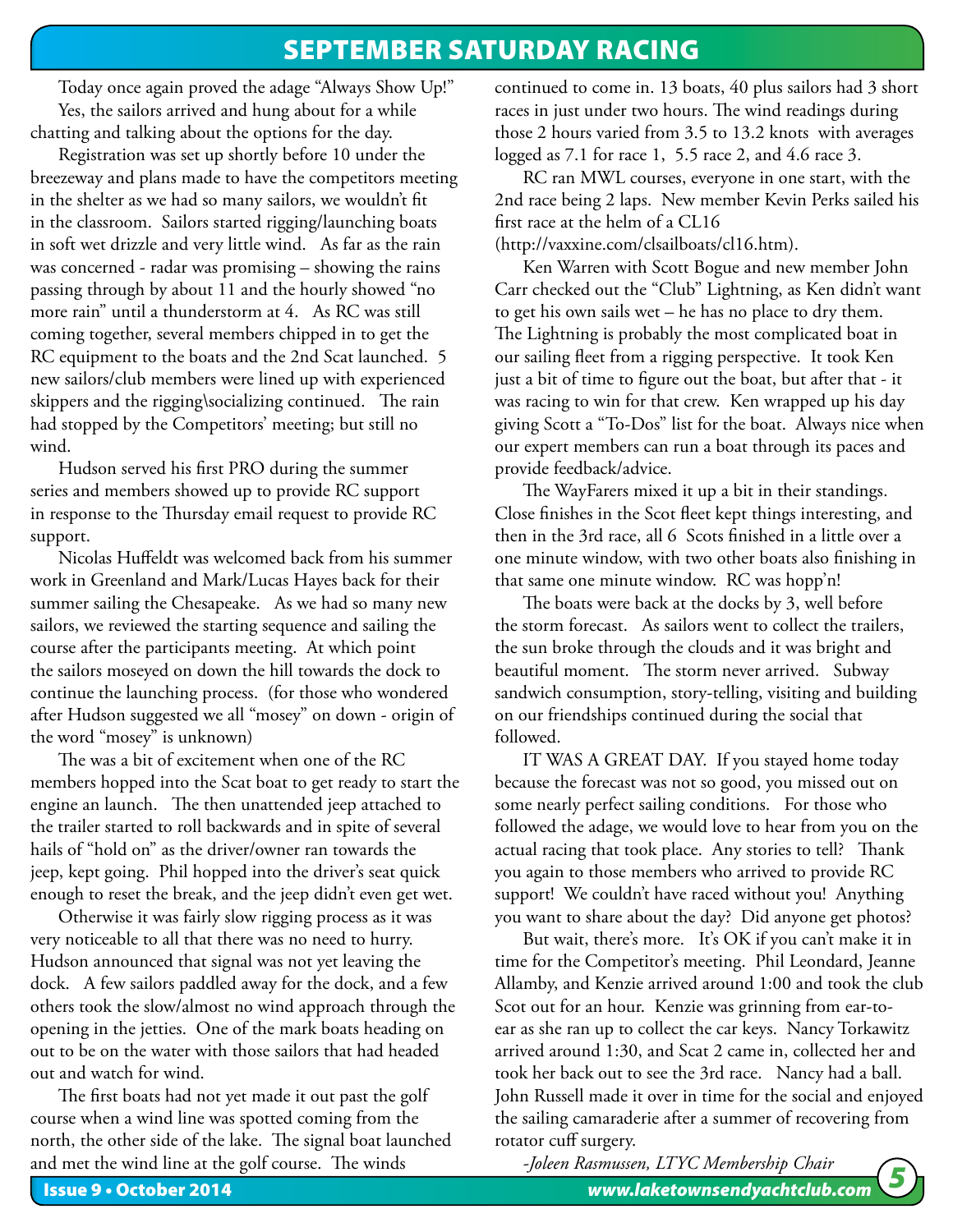

#### **3rd ANNUAL Halloween On the Townsend Friday, October 24 through Sunday October 26, 2014 Lake Townsend, Greensboro**

#### NOTICE OF REGATTA

All proceeds from the HOT Regatta go directly to Earlier.org, a Greensboro based charity founded in 1995 with the mission of directing funds to finding an earlier biological test for breast cancer. Every crew is encouraged to obtain sponsors for their boat; with prizes awarded for the highest amount collected and the highest number of individuals donating. All classes of sailboats with active US Sailing Portsmouth numbers are invited to compete. There will be prizes for best costume and highest fund-raiser. Sailing instructions will be available at registration. Preregistration through 10/20 at *http://earlier.donordrive.com/event/HOT3*. *http://earlier.donordrive.com/event/HOT3.*

Check www.laketownsendyachtclub.com for additional details or amendments to this Notice made prior to 10/24. Changes made 10/24-10/26 will be posted on the regatta notice board. *Preregistered skippers will receive event favors while supplies last.* **Preregistration in by September 25, 2014 will have name of boat printed on pink long sleeve t-shirt.**

#### **RULES**

HOT-3 is a handicapped regatta open to all boats with a U.S. Sailing Portsmouth handicap rating. The racing will be governed by the rules as defined in *The Racing Rules of Sailing. Sailing Instructions* will be provided on the day of the regatta. One race is required to constitute the Regatta.

#### **REGATTA SCHEDULE**

**Friday, Oct. 24:** Social/Early Registration 6-9 p.m.

#### **Saturday, Oct. 25:**

Breakfast & Registration 9-10:15 a.m. Competitors' Meeting 10:35 a.m. First Warning Signal 12:00 Noon Raffles, Pumpkin Carving, Corn Hole Tournament, Costume Competition 5-8 p.m.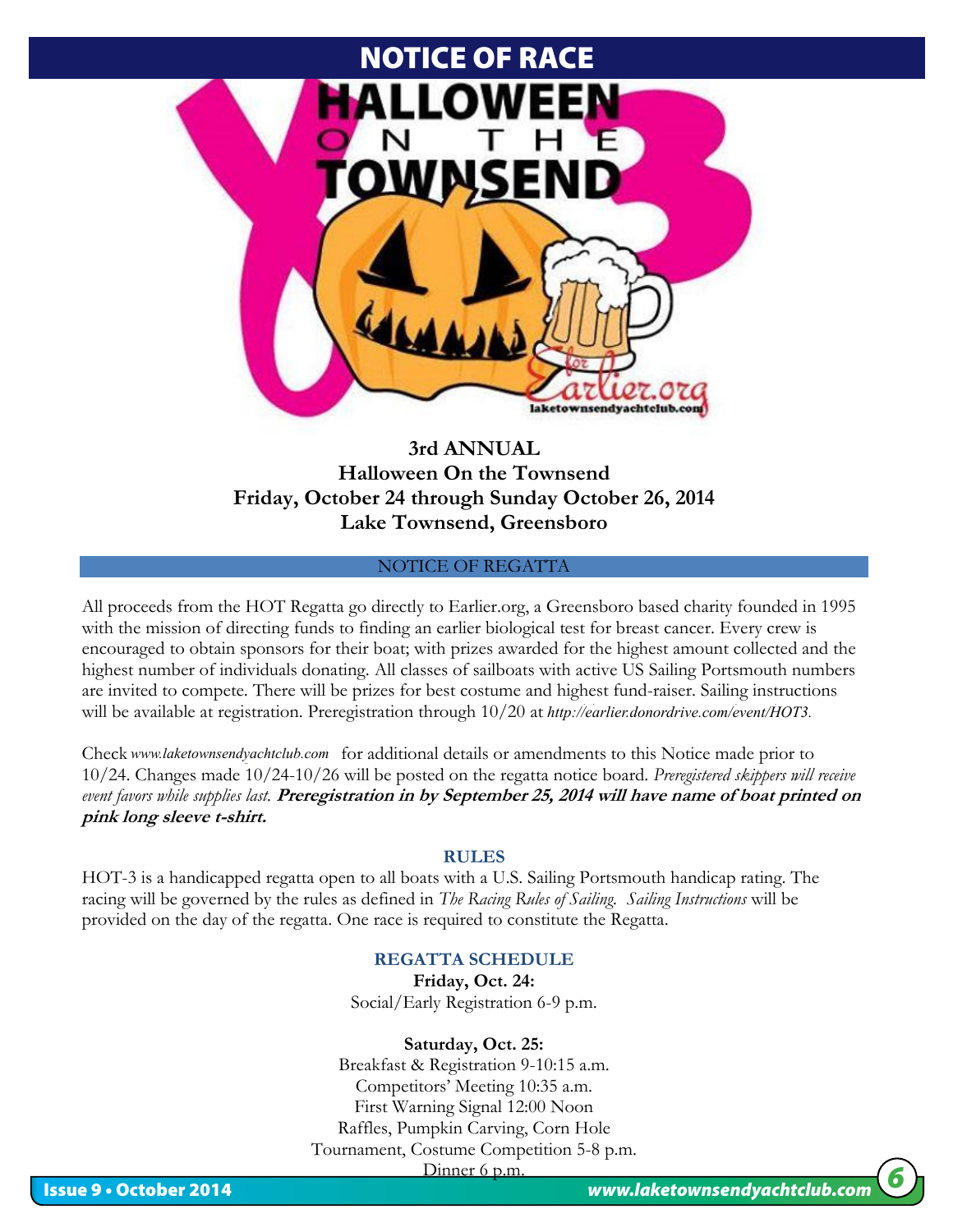## US Sailing Advanced Judges Seminar

**November 8-9, 2014 Hobcaw Yacht Club 180 Hobcaw Drive • Mt Pleasant, SC 29464**

**This is a US Sailing Advanced Judges Seminar required for certification and recertification as a US Sailing Judge or National Judge. The objectives of this seminar are to improve the quality, consistency and fairness of hearings and results.** 

The Advanced Judges Seminar involves two days of instruction and activities. The seminar will concentrate on all aspects of judging



including: hearing administration; several roundtables on rules, procedures & judging approaches; activities and instruction on deriving a set of facts from testimony, managing a hearing with proper procedures, applying applicable rules, & arriving at conclusions and a decision; redress and misconduct hearings; arbitration meetings; and other topics. An exam and debrief will take place at the beginning of the second day.

Time: Registration 0800 Saturday morning 8 November, Seminar runs from 0800 – 1730 each day. Cost: Cost of the seminar and exam is \$60 payable to US Sailing via online registration at the website below. The fee also covers the cost of handout materials, test processing.

The cost includes a continental breakfast, and lunch. HYC will be hosting an Oyster Roast for the membership on Saturday night and all attendees to the seminar are welcomed. Tickets can be purchased at registration on Saturday morning.

US Sailing requires you to be a current member to attend this seminar. A US Sailing Special Introductory Membership (1 year SIM) is available when registering. Membership may be activated before the seminar, by calling the US Sailing Membership Department, 401.683.0800 and mentioning the SIM or registering online, for this seminar.

What to Bring: For the seminar, you will need to bring the current (2013-2016):

- • Racing Rules of Sailing (with US prescriptions)
- US Sailing Judges Manual
- US Sailing Appeals and ISAF Cases

*Note: The US Sailing Judges Program requires all certified judges to possess these publications (JP 12.2.3(d)). You may bring these three publications as downloaded files for use on a tablet or computer. You will not be able to access the Internet during the exam.* 

Study Materials: Prior to the seminar, participants should review and answer the Study Questions. **A link to these Study Questions can found here:**  http://raceadmin.ussailing.org/Assets/Race+Admin/Judges/JTTWP/2013JudgesTest\_StudyQuestions\_Package\_Student\_2013\_01\_01.pdf

Advanced registration is required. The deadline for registration is 4 November 2014. **Registration and payment can be found here:** http://raceadmin.ussailing.org/Judges/Seminar\_Calendar.htm

For further information, contact JD Rosser at sailcora@aol.com.

Questions regarding registration please call US Sailing at 401-683-0800.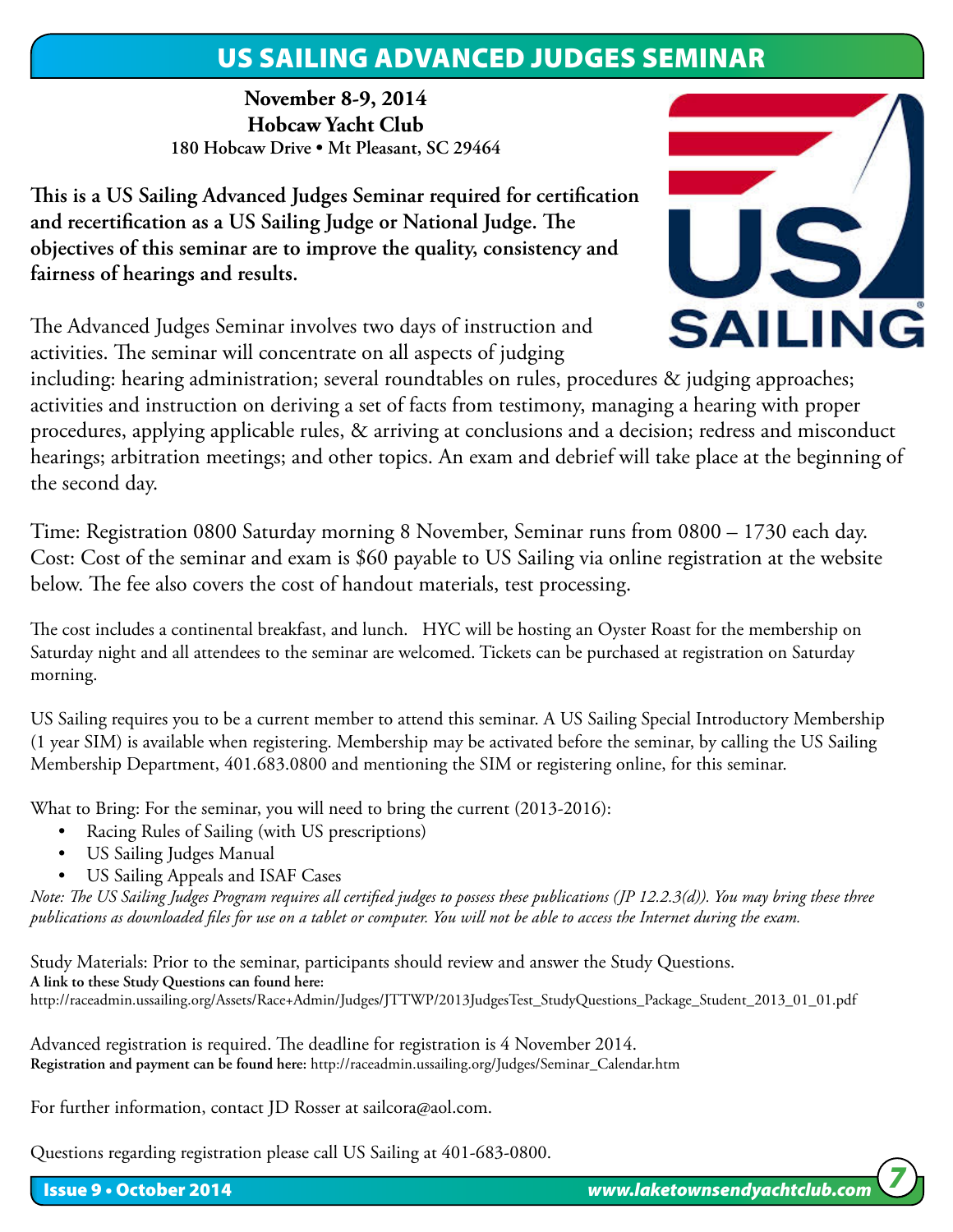Summer Saturday series totals available at the box score link: *www.laketownsendyachtclub.com/v10-Racing/boxscore.htm*

|                    |                               | Date:       | $13-Sep-14$       |                      | <b>FSCT Start</b>    | <b>CAT Start</b> | Open/WF           |        |
|--------------------|-------------------------------|-------------|-------------------|----------------------|----------------------|------------------|-------------------|--------|
| Saturday           | Beaufort 2                    | Race #      | $\mathbf{1}$      |                      | 12:41:00             | 12:41:00         | 12:41:00          |        |
| 1 Starts, MWL2     | 7.1-7.8kts, avg 7.3           | Vind HC     | $\overline{2}$    |                      |                      |                  |                   |        |
| Skipper            | Crew                          | Fleet       | Sail #            | 24hr Clock<br>Finish | Elapsed<br>Dec. Min. | <b>DPN</b>       | Corrected<br>time | Points |
| John Hemphill      | Otto Afanador                 | <b>FSCT</b> | 4043              | 12:55:40             | 14.67                | 90.4             | 16.22             | 7      |
| Steve Jones        | Dennis Miller                 | <b>FSCT</b> | 2048 <sup>1</sup> | 12:55:55             | 14.92                | 90.4             | 16.50             | 6      |
| Tom Bews           | Nicholas Huffeldt             | <b>FSCT</b> | 5295              | 12:56:15             | 15.25                | 90.4             | 16.87             | 5      |
| Uwe Heine          | Nancy Collins                 | <b>FSCT</b> | 3801              | 12:58:58             | 17.97                | 90.4             | 19.87             | 4      |
| Tad Jarzyna        | Donna Jarzyna                 | <b>FSCT</b> | 5989              | 12:59:50             | 18.83                | 90.4             | 20.83             | 3      |
|                    |                               |             |                   |                      |                      |                  |                   |        |
| Eric Rasmussen     |                               | <b>ISTP</b> | 235               | 12:54:10             | 13.17                | 74.3             | 17.72             | 3      |
|                    |                               |             |                   |                      |                      |                  |                   |        |
| Alan Taylor        | George Seifert                | <b>WM</b>   | 4051              | 12:55:15             | 14.25                | 91.4             | 15.59             | 6      |
| Luke Hayes         | N/A                           | Lase        | 200622            | 12:55:56             | 14.93                | 92.3             | 16.18             | 5      |
| Ken Warren         | Scott Bogue, John Carr        | LI          | 14126             | 12:59:35             | 18.58                | 87.6             | 21.21             | 4      |
| Jack Davidson      | Kevin Perks                   | <b>CL16</b> |                   | 13:05:00             | 24.00                | 96.8             | 24.79             | 3      |
|                    |                               |             |                   |                      |                      |                  |                   |        |
| AnnMarie Covington | Susan Cole                    | <b>WF</b>   | 276               | 12:55:59             | 14.98                | 91.7             | 16.34             | 5      |
| Andy Foreman       | Bruce Leigh, Mathew Stalnaker | <b>WF</b>   | Club              | 12:57:35             | 16.58                | 91.7             | 18.08             | 4      |
| Ken Butler         | Trish McDemont                | <b>WF</b>   | 7372              | 12:58:59             | 17.98                | 91.7             | 19.61             | 3      |
|                    |                               |             |                   |                      |                      |                  |                   |        |

|                    |                               | Date:        | 13-Sep-14      |                      | <b>FSCT Start</b>    | <b>CAT Start</b>        | Open/WF  |                         |
|--------------------|-------------------------------|--------------|----------------|----------------------|----------------------|-------------------------|----------|-------------------------|
| Saturday           | Beaufort 2                    | Race #       | $\overline{2}$ |                      | 13:05:00             | 13:05:00                | 13:05:00 |                         |
| 1 Starts, MWL2     | 3.5-13.2kts, avg 5.5          | Vind HC      | $\overline{2}$ |                      |                      |                         |          |                         |
| Skipper            | Crew                          | <b>Fleet</b> | Sail #         | 24hr Clock<br>Finish | Elapsed<br>Dec. Min. | Corrected<br><b>DPN</b> |          | <b>Points</b>           |
| Tom Bews           | Nicholas Huffeldt             | <b>FSCT</b>  | 5295           | 13:36:20             | 31.33                | 90.4                    | 34.66    | 7                       |
| John Hemphill      | Otto Afanador                 | <b>FSCT</b>  | 4043           | 13:38:07             | 33.12                | 90.4                    | 36.63    | 6                       |
| Steve Jones        | Dennis Miller                 | <b>FSCT</b>  | 2048I          | 13:38:20             | 33.33                | 90.4                    | 36.87    | 5                       |
| Uwe Heine          | <b>Nancy Collins</b>          | <b>FSCT</b>  | 3801           | 13:40:30             | 35.50                | 90.4                    | 39.27    | $\overline{\mathbf{r}}$ |
| Tad Jarzyna        | Donna Jarzyna                 | <b>FSCT</b>  | 5989           | 13:42:18             | 37.30                | 90.4                    | 41.26    | $\overline{3}$          |
|                    |                               |              |                |                      |                      |                         |          |                         |
| Eric Rasmussen     |                               | <b>ISTP</b>  | 235            | 13:30:03             | 25.05                | 74.3                    | 33.71    | $\vert$                 |
|                    |                               |              |                |                      |                      |                         |          |                         |
| Alan Taylor        | George Seifert                | <b>WM</b>    | 4051           | 13:37:18             | 32.30                | 91.4                    | 35.34    | 6                       |
| Luke Hayes         | N/A                           | Lase         | 200622         | 13:37:45             | 32.75                | 92.3                    | 35.48    | 5                       |
| Ken Warren         | Scott Bogue, John Carr        | LI           | 14126          | 13:41:00             | 36.00                | 87.6                    | 41.10    | $\vert$                 |
| Jack Davidson      | <b>Kevin Perks</b>            | <b>CL16</b>  |                | 13:50:00             | 45.00                | 96.8                    | 46.49    | $\vert$                 |
|                    |                               |              |                |                      |                      |                         |          |                         |
| Ken Butler         | Trish McDemont                | <b>WF</b>    | 7372           | 13:42:53             | 37.88                | 91.7                    | 41.31    | 5 <sup>1</sup>          |
| Andy Foreman       | Bruce Leigh, Mathew Stalnaker | <b>WF</b>    | Club           | 13:43:20             | 38.33                | 91.7                    | 41.80    | $\overline{4}$          |
| AnnMarie Covington | Susan Cole                    | <b>WF</b>    | <b>276</b>     | 13:45:55             | 40.92                | 91.7                    | 44.62    | $\overline{\mathbf{3}}$ |
|                    |                               |              |                |                      |                      |                         |          |                         |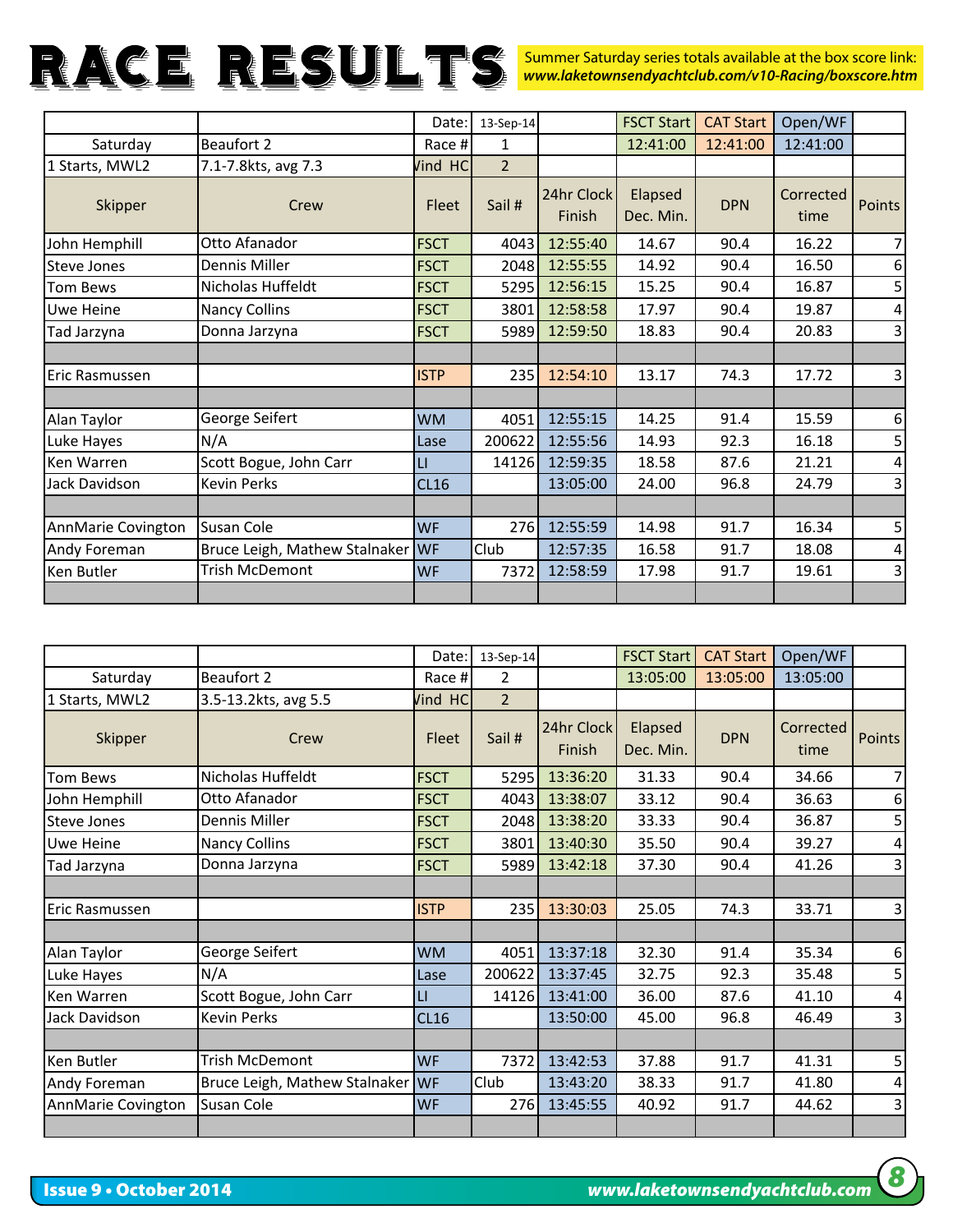|                                  | Date:       | 13-Sep-14      |                      | <b>FSCT Start</b>    | <b>CAT Start</b> | Open/WF           |        |
|----------------------------------|-------------|----------------|----------------------|----------------------|------------------|-------------------|--------|
| Beaufort 2                       | Race #      | 3              |                      | 14:05:00             | 14:05:00         | 14:05:00          |        |
| 3.2-8.2kts, avg 4.6              | Vind HC     | $\overline{2}$ |                      |                      |                  |                   |        |
| Crew                             | Fleet       | Sail #         | 24hr Clock<br>Finish | Elapsed<br>Dec. Min. | <b>DPN</b>       | Corrected<br>time | Points |
| Otto Afanador                    | <b>FSCT</b> | 4043           | 14:21:38             | 16.63                | 90.4             | 18.40             |        |
| <b>Nancy Collins</b>             | <b>FSCT</b> | 3801           | 14:21:53             | 16.88                | 90.4             | 18.68             | 6      |
| Nicholas Huffeldt                | <b>FSCT</b> | 5295           | 14:22:27             | 17.45                | 90.4             | 19.30             | 5      |
| Dennis Miller                    | <b>FSCT</b> | 2048           | 14:22:50             | 17.83                | 90.4             | 19.73             | 4      |
| Donna Jarzyna                    | <b>FSCT</b> | 5989           | 14:22:55             | 17.92                | 90.4             | 19.82             | 3      |
|                                  |             |                |                      |                      |                  |                   |        |
|                                  | <b>ISTP</b> | 235            | 14:15:45             | 10.75                | 74.3             | 14.47             | 3      |
|                                  |             |                |                      |                      |                  |                   |        |
| George Seifert                   | <b>WM</b>   | 4051           | 14:19:30             | 14.50                | 91.4             | 15.86             | 6      |
| N/A                              | Lase        | 200622         | 14:22:56             | 17.93                | 92.3             | 19.43             | 5      |
| Scott Bogue, John Carr           | $\sqcup$    | 14126          | 14:24:07             | 19.12                | 87.6             | 21.82             | 4      |
| <b>Kevin Perks</b>               | <b>CL16</b> |                | 14:26:40             | 21.67                | 96.8             | 22.38             | 3      |
|                                  |             |                |                      |                      |                  |                   |        |
| Susan Cole                       | <b>WF</b>   | 276            | 14:19:58             | 14.97                | 91.7             | 16.32             | 5      |
| Bruce Leigh, Mathew Stalnaker WF |             | Club           | 14:22:25             | 17.42                | 91.7             | 18.99             | 4      |
| <b>Trish McDemont</b>            | <b>WF</b>   | 7372           | 14:23:05             | 18.08                | 91.7             | 19.72             | 3      |
|                                  |             |                |                      |                      |                  |                   |        |

This Part is ALL ABOUT you ... Interested in working with the Club Socials next year?

What about assisting with Sailing Classes?

Please email joleenrasmussen@embarqmail.com

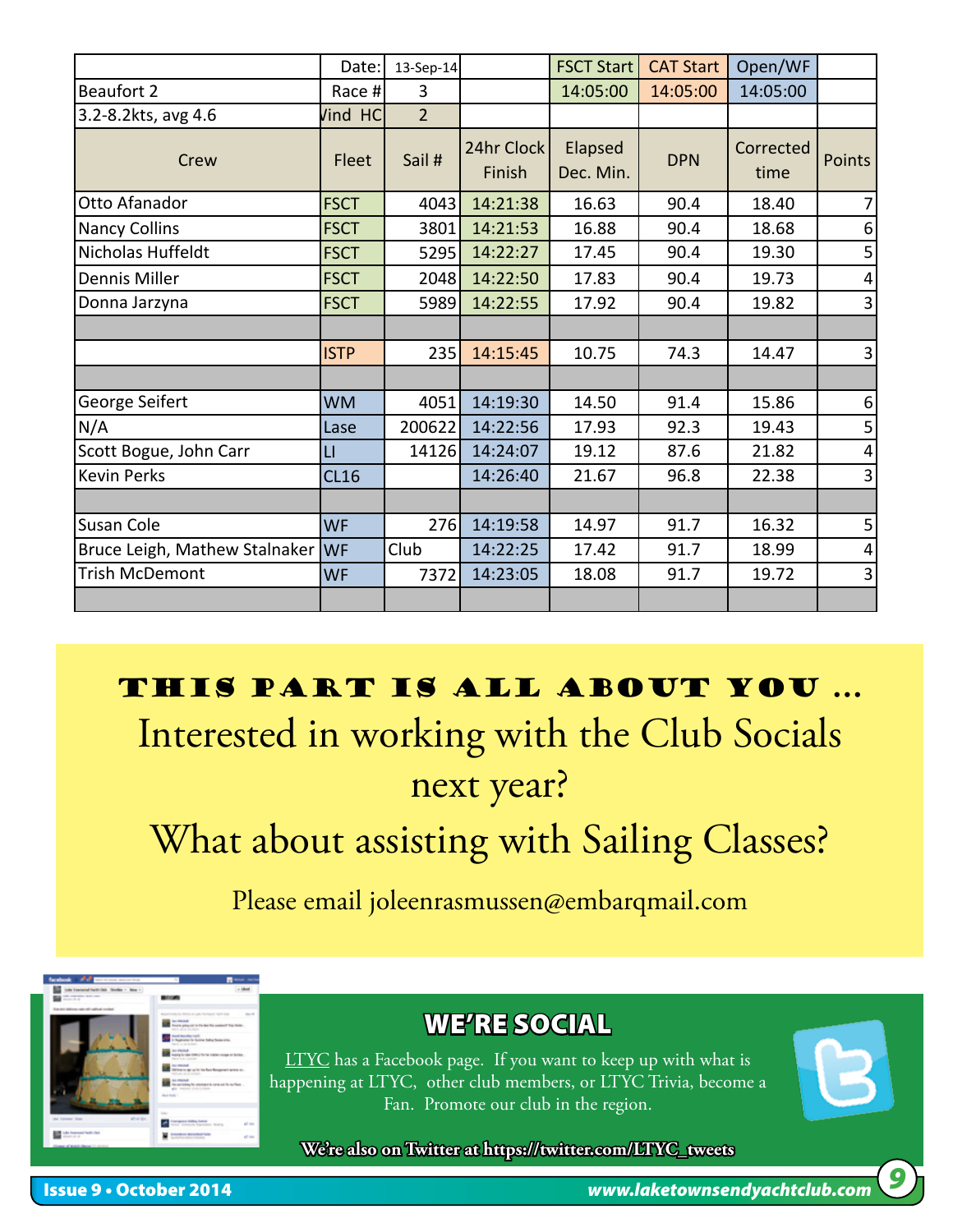## SUMMER SCORES

Going into the last day of our summer series, we have close competition in a couple of fleets. Just 7 points separate the top three racers in the Flying Scot fleet, and just 2 points between 4 & 5 place. Steady crew is great and sailing with good friends/spouses is awesome. Kudos to our two skippers battling it out for first place in that both Tom Bews and John Hemphill have taking out new members or guests as crew in all their races. In the Open Monohull fleet, the true uniqueness of our sport is in proud display as our youngest and oldest skippers vie for 1st and 2nd place.

|                |                       | Lake Townsend Yacht Club                                                |              |                |                |                |                |                |                |                |                |                |                |                |        |                |                |                |                |                |
|----------------|-----------------------|-------------------------------------------------------------------------|--------------|----------------|----------------|----------------|----------------|----------------|----------------|----------------|----------------|----------------|----------------|----------------|--------|----------------|----------------|----------------|----------------|----------------|
|                |                       | <b>Summer Saturday Series</b>                                           |              |                | Apr-R1         |                | Apr-R3         | May-R1         | May-R2         | $May-R3$       | July-R1        | July-R2        | July-R3        | Aug-R1         | Aug-R2 | Aug-R3         | Sept-R1        | Sept-R2        | Sept-R3        |                |
| Pos            | Skipper               | Crew                                                                    | Fleet        | Sail #         |                | Apr-R2         |                |                |                |                |                |                |                |                |        |                |                |                |                | Total          |
|                | <b>OPEN MONO-HULL</b> | Avg # Boats                                                             | 3.7          |                |                |                |                |                |                |                |                |                |                |                |        |                |                |                |                |                |
| $\mathbf{1}$   | Luke Hayes            |                                                                         | LASERad      | 200622         | 5              | 5              | 5              | 5              | 5              | $\overline{4}$ |                |                |                |                |        |                | 5              | 5              | 5              | 44             |
| 2              | Ken Warren            | Wendy Cecil, Jeff Stallings (4), Steve<br>Newgood(5); Alex Lowe(7)      | $\mathsf{L}$ | 14932<br>14126 | 6              | 3              | 3              | 3              | 3              |                | 3              | 3              | 4              |                |        |                | 4              | 4              | $\overline{4}$ | 40             |
| 3              | John Fragakis         |                                                                         | Lase         | 187322         | 4              | 6              | $\overline{7}$ | 6              | 6              | $\mathsf S$    |                |                |                |                |        |                |                |                |                | 34             |
| $\overline{4}$ | <b>Bob Hoffman</b>    | Hudson Barker                                                           | <b>HLR20</b> | 227            | 3              | $\overline{7}$ | $\overline{4}$ | $\overline{4}$ | 4              | 3              |                |                |                |                |        |                |                |                |                | 25             |
| 5              | Alan Taylor           | George Seifert                                                          | <b>WM</b>    | 4051           |                |                |                |                |                |                |                |                |                |                |        |                | 6              | 6              | 6              | 18             |
| 6              | Dave Burchfiel        | Andy Forman                                                             | 505          | 8822           | $\overline{7}$ | $\overline{4}$ | 6              |                |                |                |                |                |                |                |        |                |                |                |                | 17             |
| $\overline{7}$ | <b>Jim Swartz</b>     |                                                                         | H            | 12075          |                |                |                |                |                |                | 4              | $\overline{4}$ | 3              |                |        |                |                |                |                | 11             |
| 8              | Jack Davidson         | <b>Kevin Perks</b>                                                      | CL16         |                |                |                |                |                |                |                |                |                |                |                |        |                | 3              | 3              | 3              | 9              |
|                | <b>FLYING SCOT</b>    | Avg # Boats                                                             | 5.0          |                |                |                |                |                |                |                |                |                |                |                |        |                |                |                |                |                |
| 1              | Tom Bews              | Nicolas Huffeldt (4,9); Ashley Baily, Chris<br>Troxtell (7)             | <b>FSCT</b>  | 5295           | $\overline{7}$ | 8              | 5              |                |                |                | 5              | 7              | 3              |                |        |                | 5              | $\overline{7}$ | 5              | 52             |
| $\overline{2}$ | John Hemphill         | JC Aller (4); Trish McDermott (5); Otto<br>Afanador(9)                  | <b>FSCT</b>  | 4043           | 5              | 6              | 7              | 4              | $\overline{4}$ | $\overline{4}$ |                |                |                |                |        |                | $\overline{7}$ | 6              | 7              | 50             |
| 3              | Uwe Heine             | Nancy Collins                                                           | <b>FSCT</b>  | 3801           | 6              | 5              | 8              | 6              | 3              | $\overline{3}$ |                |                |                |                |        |                | 4              | $\overline{4}$ | 6              | 45             |
| 4              | Tad Jarzyna           | Donna Jarzyna                                                           | <b>FSCT</b>  | 5989           | 4              | 4              | 4              |                |                |                | $\overline{7}$ | 5              | 5              |                |        |                | 3              | 3              | 3              | 38             |
| 5              | <b>Steve Jones</b>    | Dennis Miller                                                           | <b>FSCT</b>  | 2048           | 8              | $\overline{7}$ | 6              |                |                |                |                |                |                |                |        |                | 6              | 5              | 4              | 36             |
| 6              | Chris Herman          | Gabriel Herman                                                          | <b>FSCT</b>  | 4088           |                |                |                | $\overline{7}$ | 6              | 6              |                |                |                |                |        |                |                |                |                | 19             |
| $\overline{7}$ | Mark Wilson           | Tom Bews(5); Laina Wilson(7)                                            | <b>FSCT</b>  | 5861           |                |                |                | 5              | 5              | 5              | 3              |                |                |                |        |                |                |                |                | 18             |
| 8              | Holly Deutermann      | <b>Steve Morris</b>                                                     | <b>FSCT</b>  | 3500           |                |                |                |                |                |                | 6              | 6              | 4              |                |        |                |                |                |                | 16             |
| 9              | <b>Bill Byrd</b>      | JC Aller (7)                                                            | <b>FSCT</b>  | 3801Club       |                |                |                |                |                |                | 8              | $\overline{4}$ |                |                |        |                |                |                |                | 12             |
| 10             | David Duff            | Eric Borland                                                            | <b>FSCT</b>  | 1939           | 3              | 3              | $\overline{2}$ |                |                |                |                |                |                |                |        |                |                |                |                | $\bf 8$        |
| 11             | <b>Steve Raper</b>    | Kate Fussell                                                            | <b>FSCT</b>  | 4051           |                |                |                |                |                |                | 4              | 3              |                |                |        |                |                |                |                | $\overline{7}$ |
| 12             | Dan Shuee             | Orin Sadler                                                             | <b>FSCT</b>  | 1897           |                |                |                | 3              |                |                |                |                |                |                |        |                |                |                |                | $\overline{3}$ |
|                | <b>WAYFARER</b>       | Avg # Boats                                                             | 3.1          |                |                |                |                |                |                |                |                |                |                |                |        |                |                |                |                |                |
| 1              | AnnMarie Covington    | Susan Cole(7,9); Robert Simac (7); Kate<br>Fussell (8)                  | <b>WF</b>    | 276            | 3              | 3              | 4              | $\overline{2}$ |                |                | 5              | $\overline{4}$ | 5              | 6              | 5      | 6              | 5              | 3              | 5              | 56             |
| $\overline{2}$ | Ken Butler            | Nick Seraphinoff; Lacy Joyce(7); Jack<br>Davidson(8); Trish McDermot(9) | <b>WF</b>    | 7372           | 4              | 4              | 3              |                |                |                | 3              | 3              | 4              | 3              | 4      | 4              | 3              | 5              | 3              | 43             |
| 3              | Jim Heffernan         | Linda Heffernan, Kevin Perks(8)                                         | WF           | 1066           | 5              | 5              | $\overline{5}$ |                |                |                |                |                |                | $\overline{5}$ | 6      | $\overline{5}$ |                |                |                | 31             |
| $\overline{4}$ | Andy Forman           | Kevin Gheen(7); Bruce Leigh, Mathew<br>Stalnaker(9)                     | WF           | Club           |                |                |                |                |                |                | 4              | 5              | $\overline{3}$ |                |        |                | 4              | $\overline{4}$ | $\overline{4}$ | 24             |
| 5              | Eric Rasmussen        | Linda Heffernan, Otto Affanador                                         | WF           | Club           |                |                |                |                |                |                |                |                |                | $\overline{4}$ | 3      | $\overline{3}$ |                |                |                | 10             |
|                | <b>CATAMARANS</b>     | Avg # Boats                                                             | 2.7          |                |                |                |                |                |                |                |                |                |                |                |        |                |                |                |                |                |
| 1              | Eric Rasmussen        |                                                                         | <b>ISTP</b>  | 235            | 5              | 5              | 5              | 6              | 6              | $\overline{4}$ | $\overline{7}$ | 6              | 4              |                |        |                | $\overline{3}$ | 3              | 3              | 57             |
| 2              | Alan Taylor           |                                                                         | <b>ISTP</b>  | 199            | 4              | 4              | 3              | 5              | $\overline{2}$ |                | 6              | 5              | 3              |                |        |                |                |                |                | 32             |
| 3              | John Kuzmier          |                                                                         | <b>ISTP</b>  | 1992           | 3              | $\overline{3}$ | $\overline{4}$ | $\overline{4}$ | 5              | $\overline{3}$ |                |                |                |                |        |                |                |                |                | 22             |
| $\overline{4}$ | Phil Leonard          | Jeanne Allamby (5)                                                      | <b>ISTP</b>  | 87700          |                |                |                | 3              | $\overline{4}$ |                | 3              | 3              |                |                |        |                |                |                |                | 13             |
| 5              | Dalton Cox            | Joleen Rasmussen (7)                                                    | <b>ISTP</b>  | 94             |                |                |                |                |                |                | 4              | $\overline{7}$ |                |                |        |                |                |                |                | 11             |
| 6              | <b>Stephen Bass</b>   |                                                                         | <b>ISTP</b>  | 0 <sub>0</sub> |                |                |                |                |                |                | 5              | 4              |                |                |        |                |                |                |                | 9              |



The LTYC STORE

Sturdy Nylon Burgees by Prestige Flag. Approx. size is 12.5" tall by 19" wide. \$20 each. *Contact Steve Morris at: samorris@triad.rr.com*

> Neck Chillers. One size fits all *(useful as a neck warmer, too)*. \$5 each. *Contact Nancy Collins-Heine at: snaggleteeth@gmail.com*

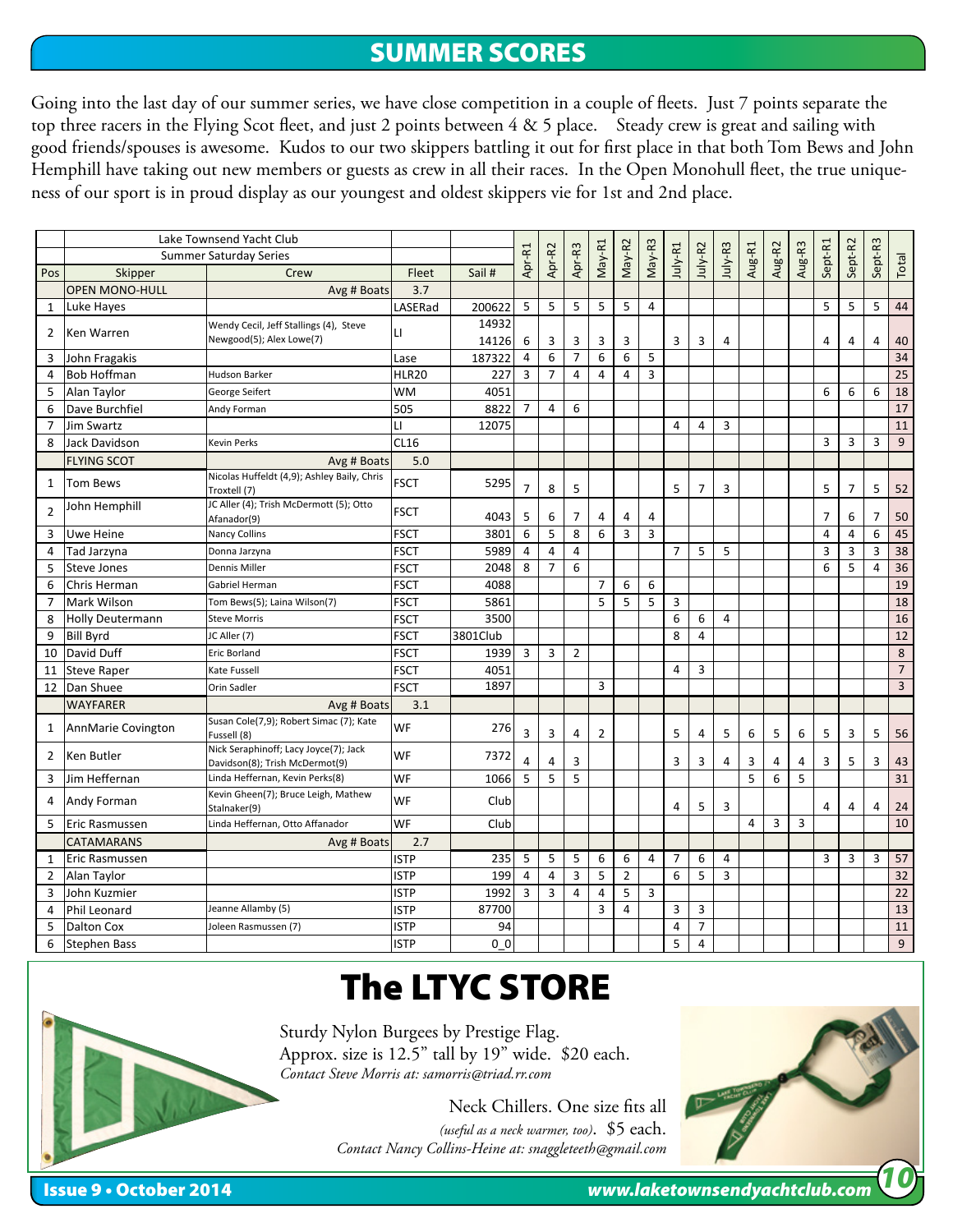# Call People. Go Sailing

In an effort to involve more sailors in the Club's Sailing Events and Racing Programs, this "Available to Crew" list is published in each newsletter. If you have a boat and would like to participate in the Summer or Frostbite Race Series, call one of these folks for your crew. Alternatively, if you need a cruising partner on your boat or would like to team with someone on one of the city sailboats for a day sail or a race, contact someone on this list. If you are interested in crewing and would like to add your name to the list, please let Joleen know. Joleen has the best intentions of calling each new member if she doesn't hear from them to encourage them to sign up on the Crew or Race Committee List. (See the Help Lines below).

|                        | <b>Available To Crew</b>  |                               | Also,                      |  |  |
|------------------------|---------------------------|-------------------------------|----------------------------|--|--|
| <b>Name</b>            | <b>Phone</b>              | E-mail                        | check the<br>participatior |  |  |
| Jeanne Allamby         | 401-996-0198              | jallamby@yahoo.com            | scratch sheet              |  |  |
| Scott Bogue            | 336-707-9183              | spboque@earthlink.net         | on the web                 |  |  |
| <b>Bill Byrd</b>       | 336-635-1926              |                               |                            |  |  |
| John Carr              | 336 529 6682              | carrjl_40514@yahoo.com        |                            |  |  |
| Jonathan Kreider       | 336-829-6196              | jon@robbinskreider.com        |                            |  |  |
| <b>Boyd Martin</b>     | 336-908-4133              | boydmartin2003@yahoo.com      |                            |  |  |
| <b>Trish McDermott</b> | 336-707-2846              | mcdermott-boque@earthlink.net |                            |  |  |
| <b>Martin Sinozich</b> | 336-455-9445              | msinozich@vennpartners.com    |                            |  |  |
| Keith Smoot            | 336 996-6734              | qwaihir23@triad.rr.com        |                            |  |  |
| Jeffrey M. Stallings   | 336-462-1710              | leedenergyengineer@gmail.com  |                            |  |  |
| <b>Gil Whisnant</b>    |                           | gwhisnant@northstate.net      |                            |  |  |
| <b>Bill Young</b>      | 336-292-3102/336-707-0295 | woyoung@triad.rr.com          |                            |  |  |

## Lake Townsend Yacht Club Help Lines

**Commodore: Alan Taylor • 530 263-3009 C •** alan@lakelevel.com **Vice Commodore /Races: Jon Mitchell • 336 554-6044 •** jonm5214@hotmail.com **Education: Jim Irvin • (Rear Commodore) •** mijnivri@gmail.com **Finance: Hudson Barker • (Treasurer) 336 644-1060 R •** hudsonbarker@att.net **Secretary/Publicity/History: John Hemphill Equipment: Scott Bogue •** spbogue@earthlink.net **Cruising: Nancy Collins-Heine • 336 585-0951 R •** heineu@bellsouth.net **Membership: Joleen Rasmussen • 919 440-2802 •** joleenrasmussen@embarqmail.com **Social: Trish McDermott •** mcdermott-bogue@earthlink.net **Webmaster: Steve Raper •** sraper4051@outlook.com **Junior Sailing: Jim Irvin • 336 686-1888 •** chsyhkr@gmail.com **Mayor's Cup Regatta: Uwe Heine • 336 585-0951 R •** heineu@bellsouth.net **Fleet Captain: Bob Hoffman • 336 831-6271 C •** bobh9447@aol.com **Newsletter: Michael V. Crouch •** mcrouch@guilford.edu

Also, check the participation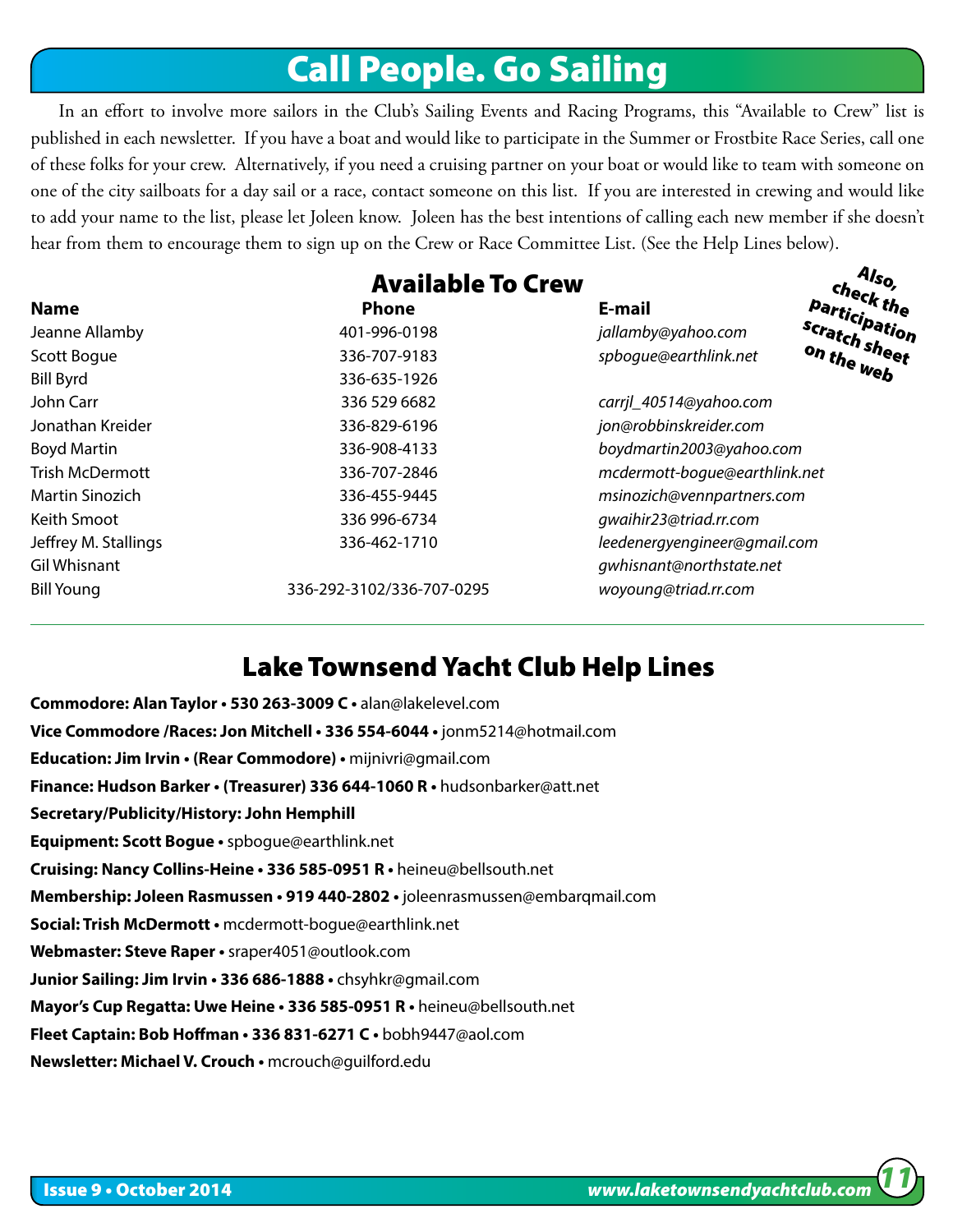# SAILBOATS FOR SAIL

**Flying Scot -** Near minimum weight, new mast and centerboard. 2011 MAD main & jib, sailed sparingly, plus a suite of North's and 3 spinnakers, tapered spinnaker pole. Aluminum trailer; North trailering/mooring cover for traveling. Race ready \$10,500. Dave 'Sailordave' Batchelor, 919-467-3512 (h) 919-414-6809 (c).

**1975 Flying Scot Sailboat # 2680.** W/ 2009 Load Rite galvanized trailer, radical race package, 2-year-old Mad racing sails, North spinnaker, covers for boat, mast, and rudder. This boat has everything racing-wise that can be put on a Scot. It has won several district championships & regattas. It is a very fast, solid, and competitive boat. \$6900 540-588-5794.

**Flying Scot "My Time" (FS 5452)** is in excellent shape. The main and jib are in great shape. She has extra sails that are like new. Spinnaker is warn and has been patched. Starling Gunn installed the spinnaker kit. There are numerous little things to go with the boat. It comes with a Trailex aluminum trailer, a "MasterHelper" single-handed mast raising system, boat covers, a stainless steel transommounted fold-down swim ladder. \$8,500. 443-878-2142 or J@Wroblewski.US.

**Buccaneer 18'** for sale. Asking price is \$1325 with trailer, paddle, 2 hp Johnson outboard, manuals, rigging guides. Craig Huey 303-884-4682 chueygman@yahoo.com.

**1969 Douglas and McCloud** - Hull number 509. This original Highlander classic w/complete restoration is in mint condition. Trailer sanded & painted white w/ red fenders; new tires & wheels. Aluminum mast, mahogany boom and rudder. Includes 3 main sails, 2 jibs, 1 spinnaker, plus all rigging. 2 coats marine primer & 3 coats marine paint. Hull black w/red stripe; deck white; inside original gray/white splatter. Deck & rub rails sanded & varnished. Teak seats & interior running teak have been sanded & teak oiled. W/sailors tailorskirted mooring cover. *The Black Pearl* is in a Greensboro garage ready to go for \$4,500. David J. Schlosser, Sr., djschlosser@aol.com (336) 316-0804.

**Yflyer** - Very nice remodeled boat, 1978. Very stiff and dry. Set up for racing (won many), good for daysailing. Includes nice galvanized trailer. Go to yflyer. org/, a very good association with tips & news about the



boat. Sails in very good condition. 2nd place, HOT regatta 2012, 2nd in winter series at Townsend 2011. Scows are more stable than round bottom boats; speed is similar to a Lightning/Buccaneer. Ready to race! \$1700. Photos available. Bart Streb at bstrebb@gmail.com. Located south of Raleigh.

**Flying Scott** - \$3500. Includes the galvanized fairly heavy duty trailer w/new tires; two mains, two jibs, spinnaker and spinnaker pole. Built by Douglas in 1971, sail# 1897. 336-517-6317. Dan Shuee; dshuee@ymail.com.

# TEST DRIVE A WINNER

#### Lasers Available

 Uwe Heine has a couple of Lasers available, if someone would like to sail them during an upcoming LTYC event. Give Uwe a call - with a few days' advance notice - 336 585-0951 • heineu@bellsouth.net.

#### Flying Scot Available

 The Club has a Flying Scot available, if someone would like to sail it during an upcoming LTYC event. Give Alan a call - with a few days' advance notice - 530 263-3009 • alan@lakelevel.com.

#### Windmills Available

 Alan Taylor has a couple of Windmills available, if someone would like to sail them during an upcoming LTYC event. Give Alan a call - with a few days' advance notice 530 263-3009 • alan@lakelevel.com.

*12*